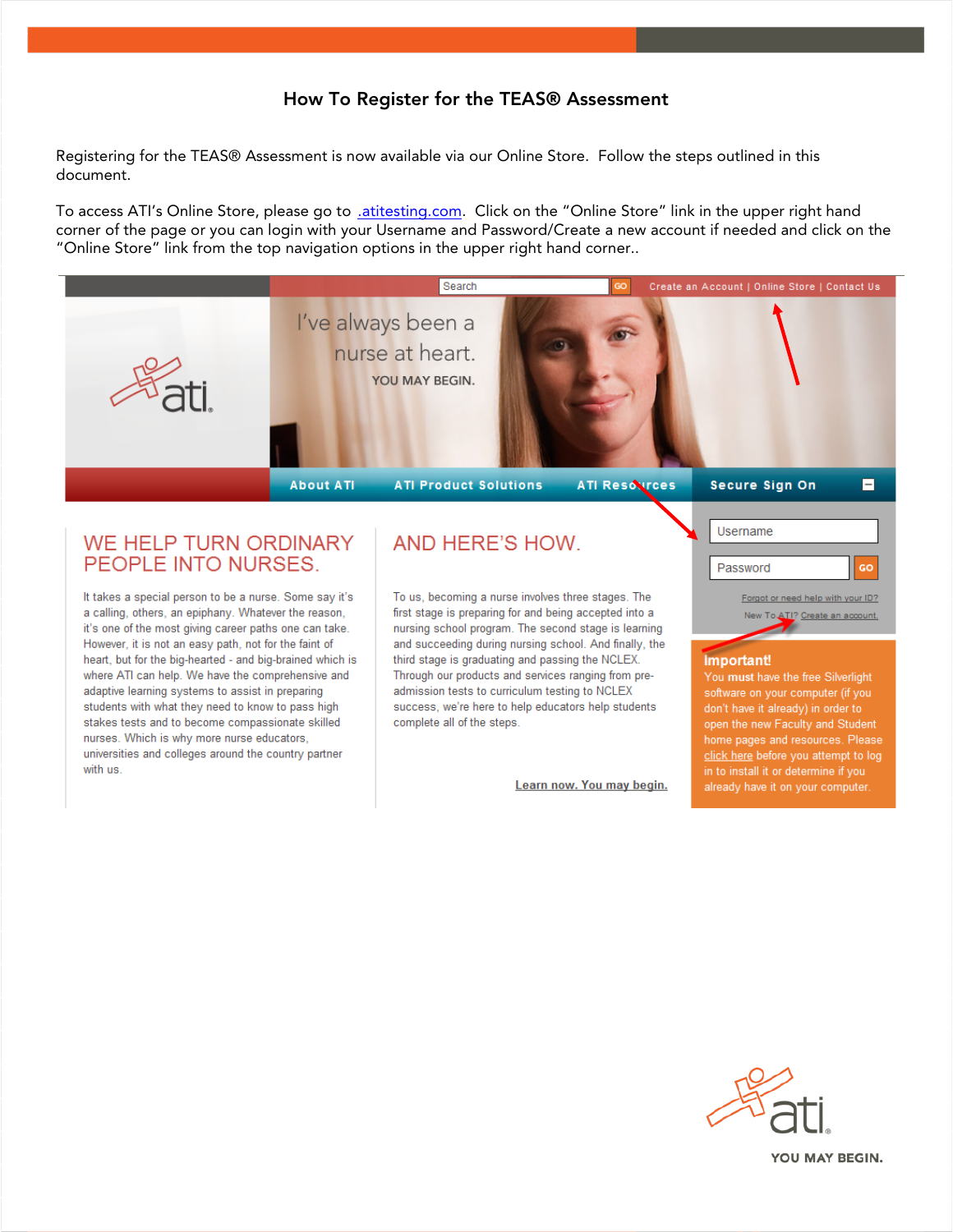## Step 1 – From the Online Store:

Click on TEAS® under the Register for Column



ATI Product Solutions | Shop | Contact Us

.<br>Copyright® Assessment Technologies Institute®, LLC. All rights reserved.<br><mark>Privacy Policy | Terms of Use</mark>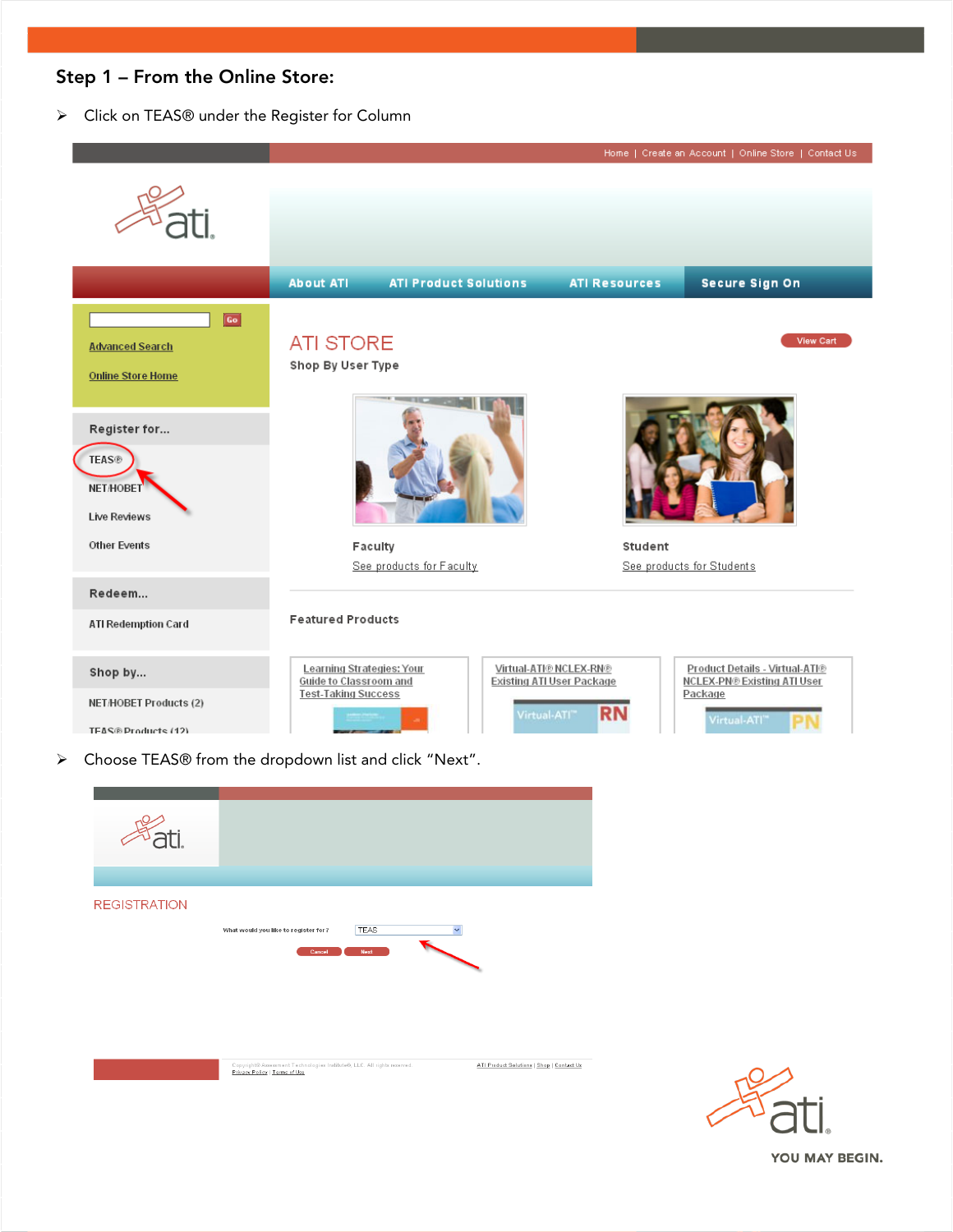$\triangleright$  Choose the location where you would like to sit for the assessment by using the dropdowns available and click"Next".

| <b>REGISTRATION</b>                                   |                               |                                                                                              |                                           |
|-------------------------------------------------------|-------------------------------|----------------------------------------------------------------------------------------------|-------------------------------------------|
| Please select the city and state and then click Next. |                               |                                                                                              |                                           |
|                                                       | State<br>City                 | California<br>v<br>Oakland<br>v                                                              |                                           |
|                                                       |                               | Cancel<br><b>Next</b><br>Previous<br>If you don't find what you are looking for, let us help |                                           |
|                                                       |                               | Help                                                                                         |                                           |
|                                                       | Privacy Policy   Terms of Use | Copyright® Assessment Technologies Institute®, LLC. All rights reserved.                     | ATI Product Solutions   Shop   Contact Us |

> Select the session you wish to register for by clicking on the "Register" button. You can also click on the "Learn More" button to get specific information/instructions on the session.

| Previous Page ( H + + + 1 2 + + + Next Page<br><b>BROWSE SESSIONS</b>                                         |                          |                                               |                       |                                         |
|---------------------------------------------------------------------------------------------------------------|--------------------------|-----------------------------------------------|-----------------------|-----------------------------------------|
| Location<br><b>Session Type</b>                                                                               | All Sites<br><b>TEAS</b> | $\checkmark$<br>State<br>$\checkmark$<br>City | California<br>Oakland | $\checkmark$<br>$\overline{\mathbf{v}}$ |
| 3/20/2010, Saturday, 10:00 AM - 1:00 PM<br>TEAS (Holy Names, Mills, and St. Mary's students only) Oakland, CA |                          | <b>NO</b><br>MAGE                             |                       | <b>Learn More</b><br>Register           |
| 4/17/2010, Saturday, 10:00 AM - 1:00 PM<br>TEAS (Holy Names, Mills, and St. Mary's students only) Oakland, CA |                          | <b>NO</b><br><b>MAG</b>                       |                       | <b>Learn More</b><br>Register           |

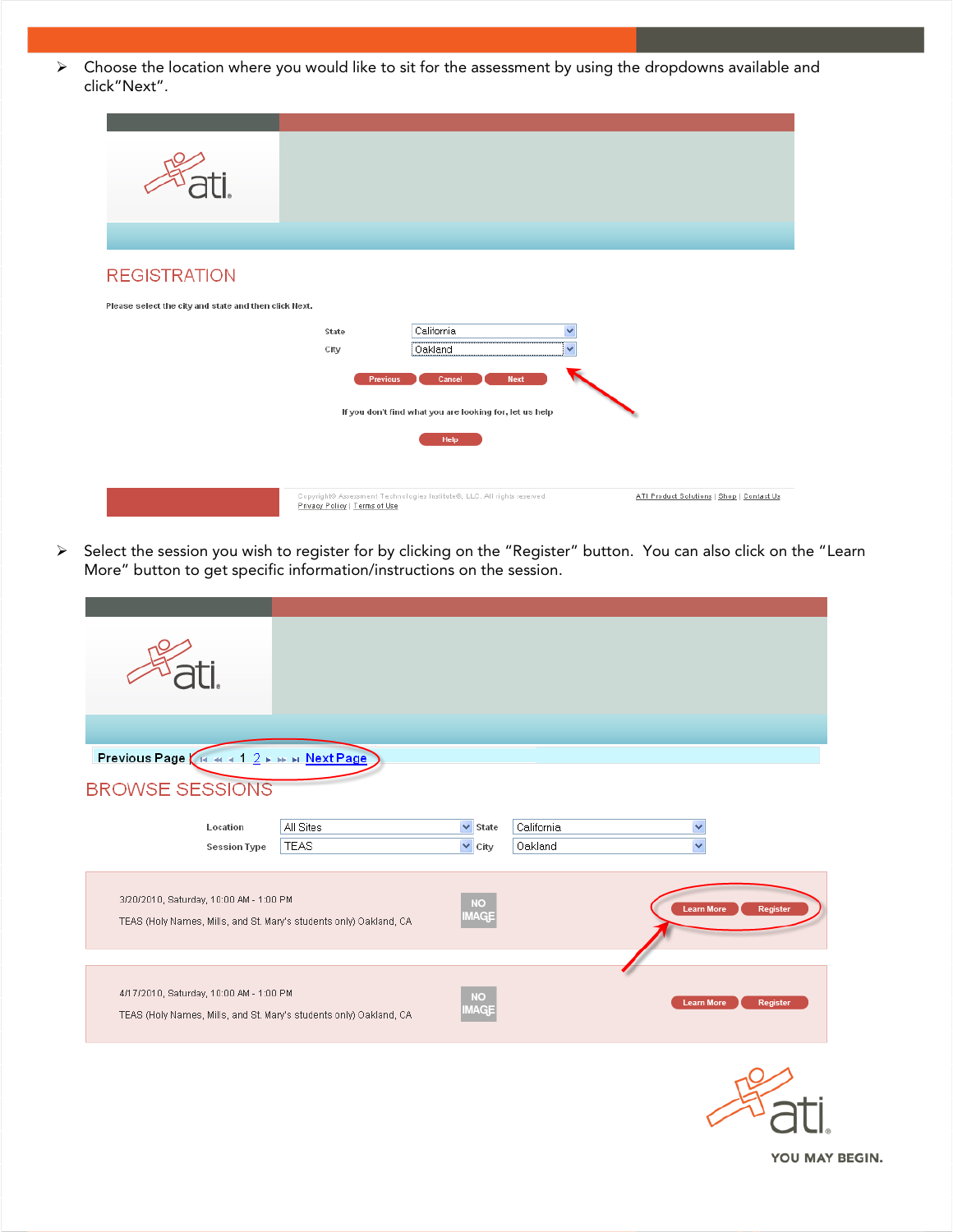

## **PRODUCT DETAILS**

#### TEAS (Holy Names, Mills, and St. Mary's students only), TEAS, Oakland, CA 3/20/2010, Saturday, 10:00 AM-1:00 PM

Samuel Merritt University 2009-2010 TEAS Testing Dates

You must be a pre-nursing student at Holy Names University, St. Mary's College, or Mills College to take the TEAS exam at this testing center.

All tests begin promptly at 10:00 am. Please arrive 30 minutes prior to test start time for check in. Students arriving after 9:55 am will not be allowed entrance to the exam.

Testing Location: Holy Names University, Heafey Hall PC Lab (Third Floor), 3500 Mountain Blvd., Oakland, CA 94619.

All testers should bring valid state or federal picture identification (driver's license, passport, green card, etc.) as well as their University Student Identification card. You will also need your ATI username and password. Each individual must purchase their own testing reservation. Testing space is limited to 20 students on each testing date. Once the TEAS exam is purchased, there are NO REFUNDS.

- Do NOT bring:
- $\bullet$  Calculators
- · MP3 players or iPods
- · Cell phones or pagers
- . Scratch paper this will be provided by the testing center
- · Children
- . Food or bottled drinks

If you are not a student at one of the schools listed above, please contact Meredith Harris at <u>harris@Hnu.edu</u> or <mark>est</mark> 510-436-1127 ● f there are open testing spots, students from other schools will be allowed to test at this location. However, you will need to get approval from Meredith Harris,<br>Director of Operations - Nursing, no earlier than 1 week from the date of<br>the TEAS exam. There will be an additional testing fee of \$20.00 for students not currently enrolled at Holy Names University, St. Mary's University, or Mills College. This fee is payable by cash or check on the day of testing. Checks should be made payable to Holy Names University.

• TEAS SELF PAY





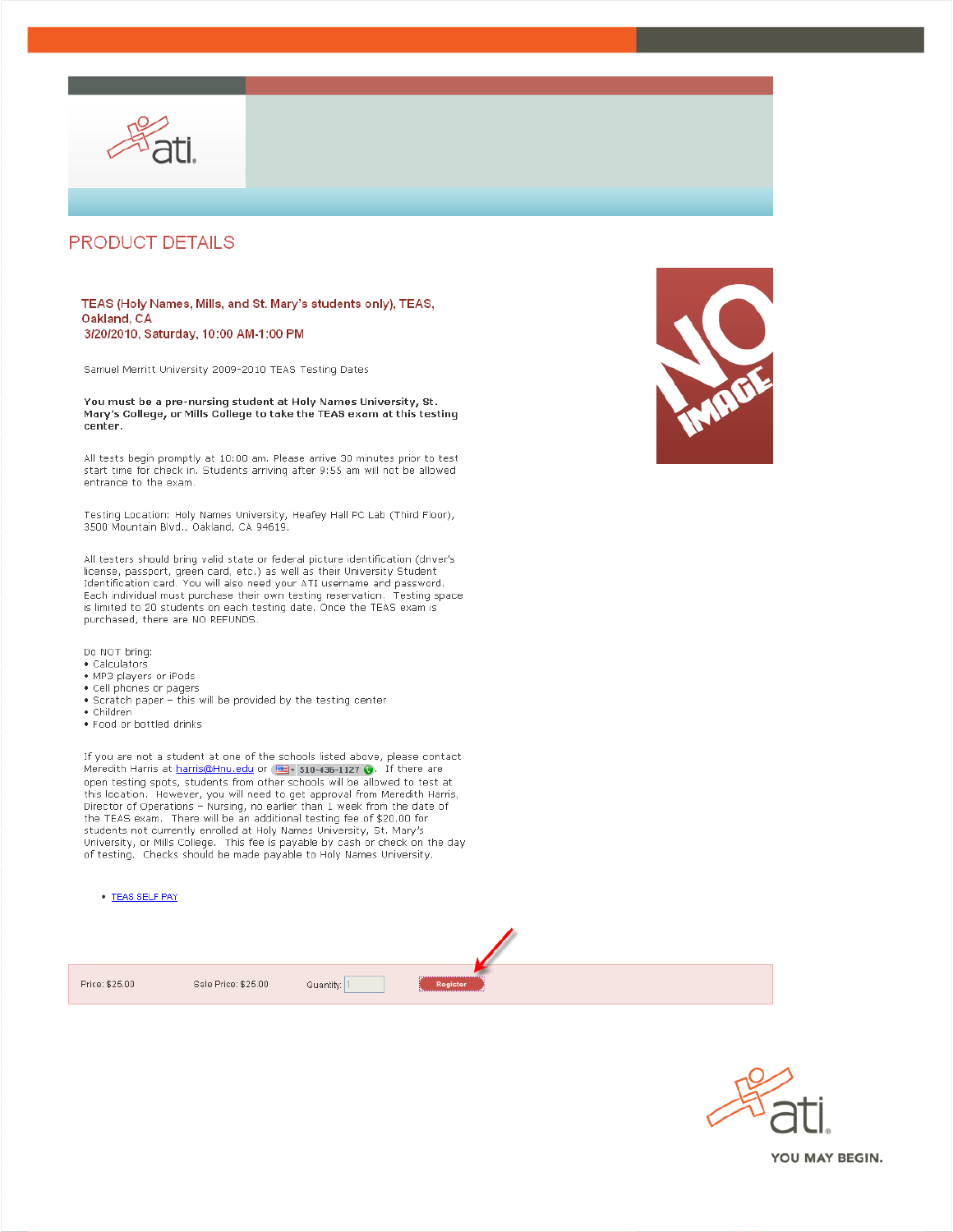Whether you click on the "Register" button from the Session page or the Learn More page, you will be directed to the shopping cart. Once you have confirmed that you are registering for the correct session, click on the "Check Out" button.

|                               |                                       |                                                                                                  | Home   Create an Account   Online Store   Contact Us |                          |                      |                     |
|-------------------------------|---------------------------------------|--------------------------------------------------------------------------------------------------|------------------------------------------------------|--------------------------|----------------------|---------------------|
|                               |                                       |                                                                                                  |                                                      |                          |                      |                     |
|                               |                                       |                                                                                                  |                                                      |                          |                      |                     |
|                               | <b>About ATI</b>                      | <b>ATI Product Solutions</b>                                                                     | <b>ATI Resources</b>                                 | <b>Secure Sign On</b>    |                      |                     |
| Go                            | YOUR SHOPPING CART                    |                                                                                                  |                                                      |                          |                      |                     |
| <b>Advanced Search</b>        | <b>Continue Shopping</b><br>Check Out |                                                                                                  |                                                      |                          |                      |                     |
| <b>Online Store Home</b>      |                                       |                                                                                                  |                                                      |                          |                      |                     |
|                               | <b>Remove</b>                         | <b>Item</b>                                                                                      |                                                      | <b>Quantity</b>          | <b>Price</b>         | <b>Total</b>        |
| Register for                  | Remove this<br>no image<br>available  | <b>TEAS SELF PAY</b><br>Item# TEAS SELF PAY<br>Location: TEAS (Holy Names, Mills, and St. Mary's |                                                      | $1 - v$                  | \$25.00              | \$25.00             |
| <b>TEAS®</b>                  | ttern                                 | students only)<br>Time: 3/20/2010 10:00:00 AM - 3/20/2010 1:00:00<br>PM                          |                                                      |                          |                      |                     |
| <b>NET/HOBET</b>              |                                       |                                                                                                  |                                                      |                          |                      |                     |
| Live Reviews                  | <b>Additional</b>                     | <b>Description</b>                                                                               |                                                      |                          |                      |                     |
| <b>Other Events</b>           | Coupons and                           |                                                                                                  |                                                      |                          |                      |                     |
| Redeem                        | Promotions                            | Coupons and Promotions can be applied at the payment step.                                       |                                                      |                          |                      |                     |
| <b>ATI Redemption Card</b>    | Taxes                                 | Taxes will be calculated when you enter your billing information.                                |                                                      |                          |                      |                     |
|                               | Shipping                              | Final Shipping amount will be calculated for selected shipping method and<br>address.            |                                                      |                          |                      |                     |
| Shop by                       |                                       |                                                                                                  |                                                      |                          |                      |                     |
| <b>NET/HOBET Products (2)</b> |                                       |                                                                                                  |                                                      |                          | Subtotal<br>Discount | \$25.00<br>$-$0.00$ |
| TEAS® Products (12)           |                                       |                                                                                                  |                                                      |                          | Total                | \$25.00             |
| Experience Level (167)        |                                       |                                                                                                  |                                                      | <b>Continue Shopping</b> |                      | Check Out           |
| Pre-Nursing School (11)       |                                       |                                                                                                  |                                                      |                          |                      |                     |
| During Nursing School (73)    |                                       |                                                                                                  |                                                      |                          |                      |                     |

> If you are not already logged into the site once you click on the "Check Out" button, you will be prompted to either login or create an account.

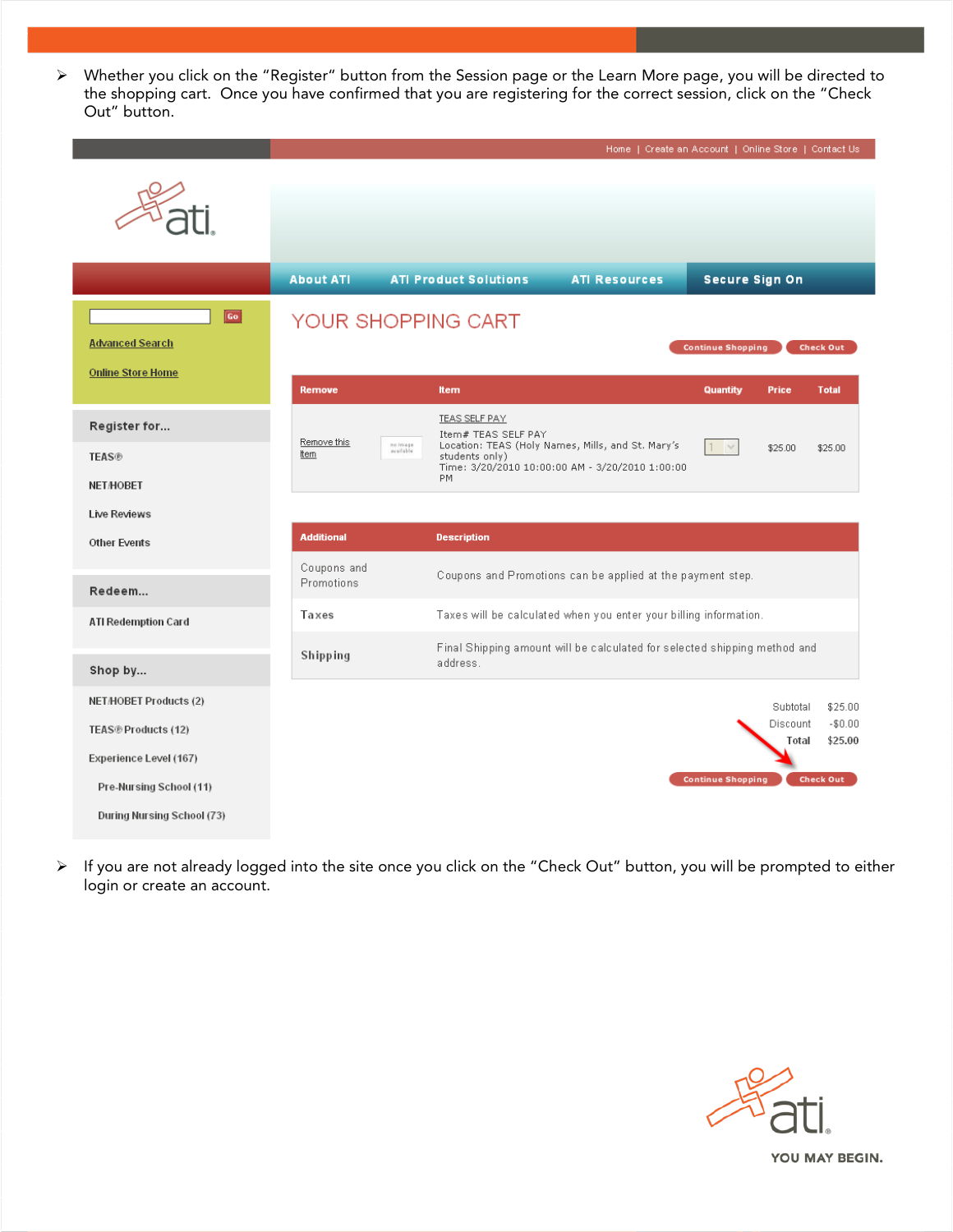Enter/Confirm your mailing address and click "Proceed to Payment Details".

|                                                          |                                             |                                                                                                                                                                                              |                      | Home   Create an Account   Online Store   Contact Us |
|----------------------------------------------------------|---------------------------------------------|----------------------------------------------------------------------------------------------------------------------------------------------------------------------------------------------|----------------------|------------------------------------------------------|
|                                                          |                                             |                                                                                                                                                                                              |                      |                                                      |
|                                                          | <b>About ATI</b>                            | <b>ATI Product Solutions</b>                                                                                                                                                                 | <b>ATI Resources</b> | Logout                                               |
| Go<br><b>Advanced Search</b><br><b>Online Store Home</b> |                                             | <b>SECURE CHECKOUT</b><br>1: Enter Your Address 2: Enter Your Payment Details<br>Enter your billing and shipping address. Your billing address should match the address on your credit card. |                      |                                                      |
| Register for                                             | <b>Billing Address</b>                      |                                                                                                                                                                                              |                      |                                                      |
| <b>TEAS®</b>                                             |                                             |                                                                                                                                                                                              |                      |                                                      |
| <b>NET/HOBET</b>                                         | <b>First Name</b>                           | Melissa                                                                                                                                                                                      |                      |                                                      |
| <b>Live Reviews</b>                                      | <b>Middle Initial</b><br><b>Last Name</b>   | McCallop                                                                                                                                                                                     |                      |                                                      |
| <b>Other Events</b>                                      | <b>Company Name</b><br><b>Campus Name</b>   |                                                                                                                                                                                              |                      |                                                      |
| Redeem                                                   | <b>Phone Number</b><br><b>Email Address</b> | 9136616468<br>atitestemail@lakesidetechnologies                                                                                                                                              |                      |                                                      |
| <b>ATI Redemption Card</b>                               | Street 1<br>Street 2<br>Street 3            | 7500 W 160th Street                                                                                                                                                                          |                      |                                                      |
| Shop by                                                  | City                                        | Stillwell                                                                                                                                                                                    |                      |                                                      |
| <b>NET/HOBET Products (2)</b>                            | <b>State</b><br><b>Postal Code</b>          | <b>KS</b><br>66085                                                                                                                                                                           |                      |                                                      |
| <b>TEAS® Products (11)</b>                               | Country                                     | <b>UNITED STATES</b><br>v                                                                                                                                                                    |                      |                                                      |
| <b>Experience Level (164)</b>                            |                                             | Shipping Address is same as<br><b>Billing</b>                                                                                                                                                |                      |                                                      |
| Pre-Nursing School (10)                                  | <b>Back</b>                                 |                                                                                                                                                                                              |                      | <b>Proceed to Payment Details</b>                    |
| <b>During Nursing School (73)</b>                        |                                             |                                                                                                                                                                                              |                      |                                                      |

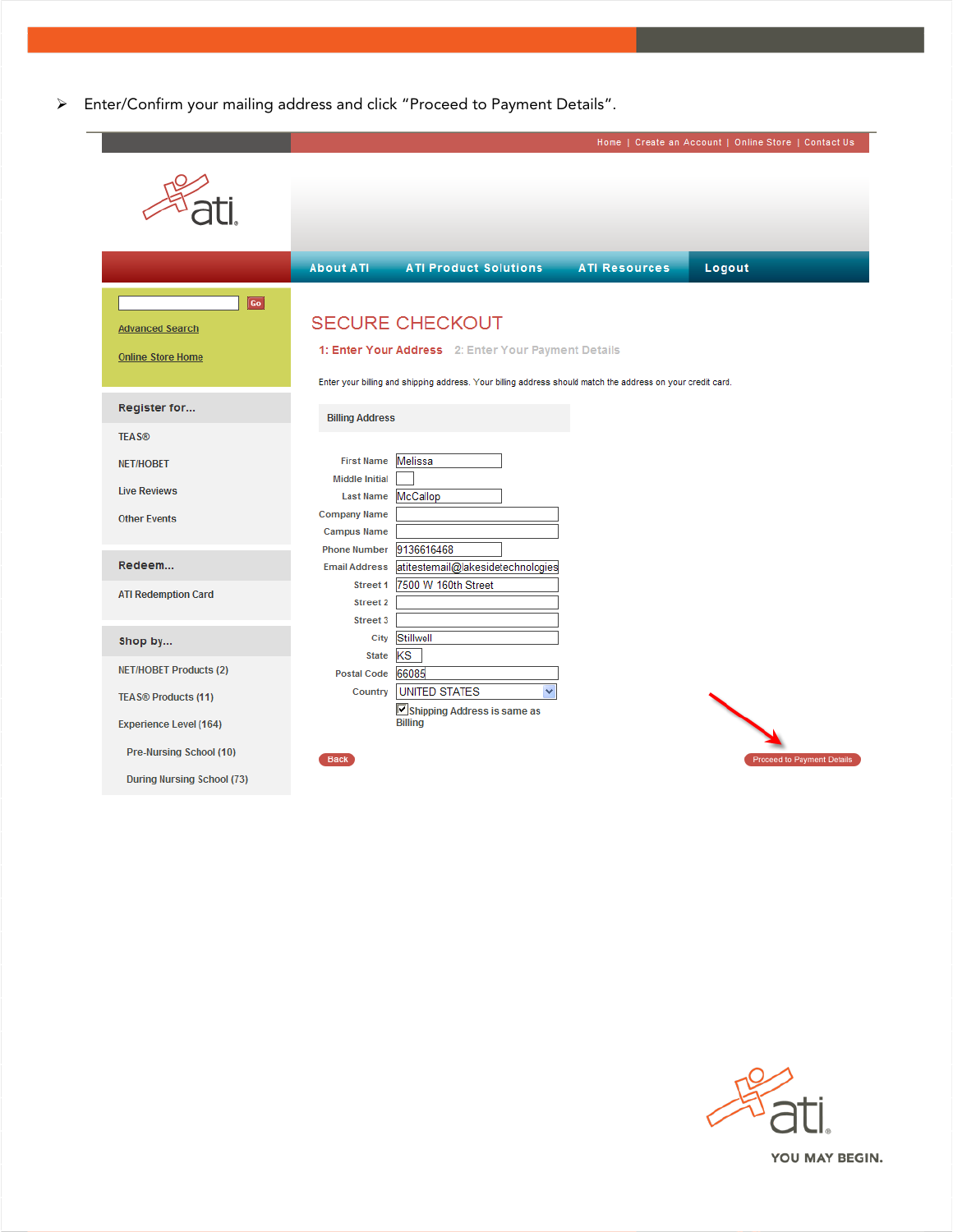You will then need to enter your Payment Details. This includes: card number, expiration date, and security code. Click the "Submit" button.